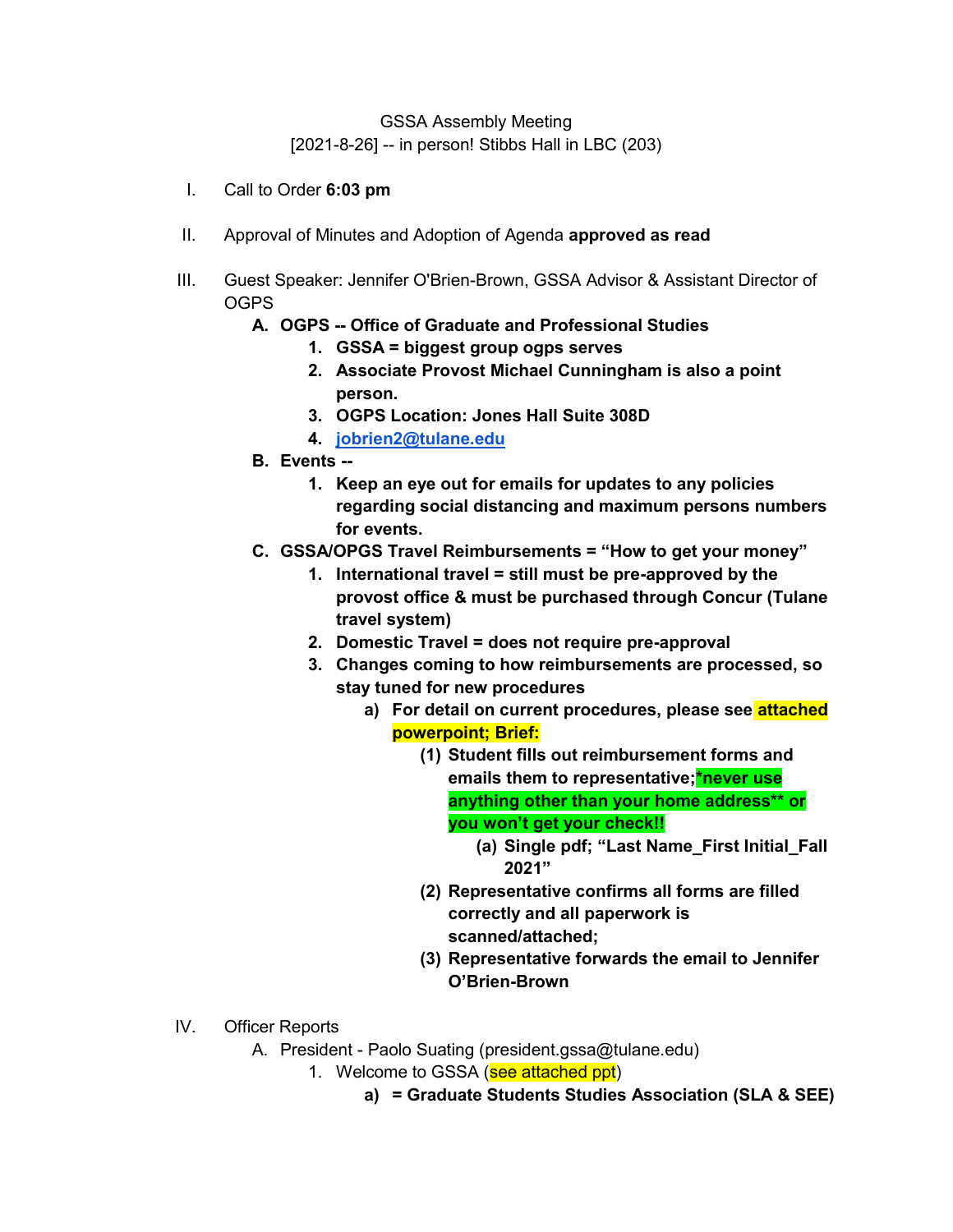- **b) Main function = represent students to administration, but most famous for being source of money for event and travel funding**
- **c) Attendance by reps: required to meet a quorum to vote on any measures, receive funding, etc.** 
	- **(1) 2 missed meetings (missing = no reps) leads to a warning; 3 missed meetings = not in good standing => NO MONEY!**
- **d) Money for the year = \$118,908** 
	- **(1) See attached ppt for detailed breakdown of GSSA spending**
- **e) Rules of order. Brief =** 
	- **(1) Motion to vote; 2nd**
	- **(2) Discussion on a motion;**
	- **(3) voice votes in favor or against a motion; can call for a counted vote if needed.**
- 2. Meeting schedule TBA pending room approval
	- **a) TBA! b/c originally scheduled for fall break. Oops!**
- 3. Request to fund 3MT (OGPS): \$500
	- **a) Tuesday, November 16th**
	- **b) Apply! See attached flyer.**
	- **c) \$300 for winner; \$200 for people's choice award**
	- **d) Motion to fund, 2nded; yeses have it! FUNDED.**
- 4. Request to fund Versatile PhD (OGPS): \$1500
	- **a) <https://versatilephd.com/>**
	- **b) Motion to table this discussion until next meeting; 2nded, yeses have it** 
		- **(1) Decision deferred until next month**
	- **c) Motion to request OGPS to argue for versatilephd**
- B. Vice President Anika Tabassum [\(vp.gssa@tulane.edu\)](mailto:vp.gssa@tulane.edu)
	- 1. Fall welcome reception
		- Fund request \$4000
		- A tentative schedule is the last week of September 2021
		- Need event monitors at least 2
		- **Q/A** 
			- **1. Who is this for? All graduate students in SLA & SSE!**
			- **2. What will be served? Wine and cheese, small snacks, fruits, sandwiches. It will be ordered through Olive Blue.**
			- **3. Where will it be held? How will we attend to covid restrictions? LBC Qatar Ballroom has the space, as**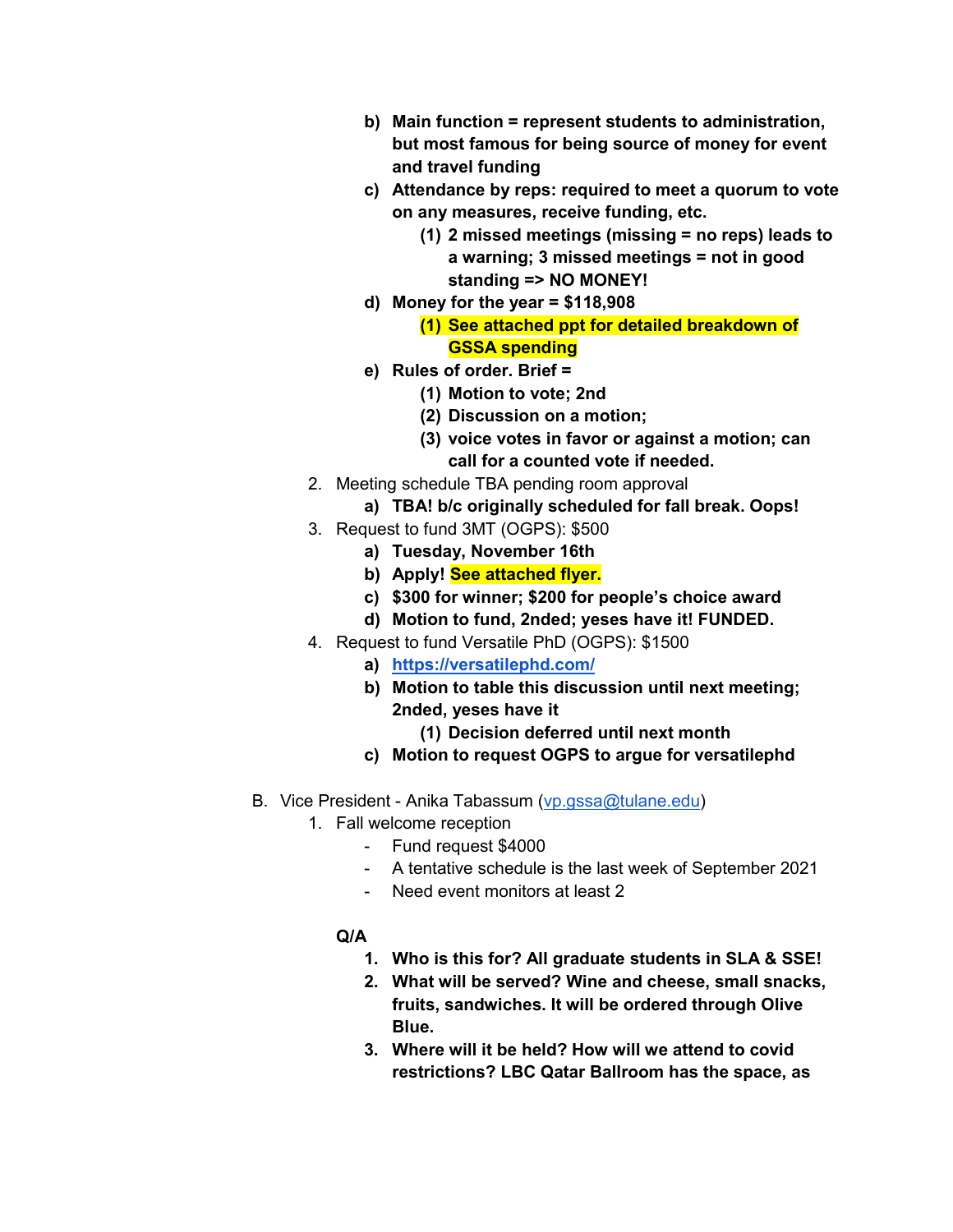**long as the 6 foot social distancing mandate is not replaced.** 

**4. What happens if we don't spend all \$4000? The money moves to a reserve account.** 

# **Motion to fund the fall welcome event for \$4000. 2nded. Yeses have it. FUNDED!**

- 2. New event committee meeting
	- Previous event team reps are welcome to join
	- New members/reps for the event team
	- Start planning events for the whole semester

### **Get in touch with Anika to be a part of the events committee!**

- 3. Trivia is back (first Trivia for Fall in September)
	- Tentative Venue: Cooter Brown's Tavern
	- Tentative date: September 23 or 30th
	- Fund request \$1500

### **Q/A**

- **1. What does the budget cover? Food & drink, gifts, shirts.**
- **2. Is there an attendance cap? At the moment, there is not a cap. More information will be provided. Vaccination card or negative test will be required. Historically, the number did not exceed 100.**

 **Motion to fund trivia for \$1500. 2nded. Yeses have it. FUNDED!** 

### **Thinking ahead toward end-of-the-year events -- crawfish boil usually costs around \$15000-\$20000**

C. Treasurer - Nirasha Thilakaratne [\(treasurer.gssa@tulane.edu\)](mailto:treasurer.gssa@tulane.edu) Travel requests has been finalized and can apply for next semester Submit event requests - No event requests for now

**One can find directions to submit event or travel funding requests under "Funding" here:<https://gssa.tulane.edu/>**

**To get funding for events = 3 weeks ahead of time for events or 6 weeks ahead for speakers + fill out GSSA google form the Sunday before next meeting.** 

**Q/A** 

- **1. How does funding get processed?** 
	- **a. Event = by the assembly**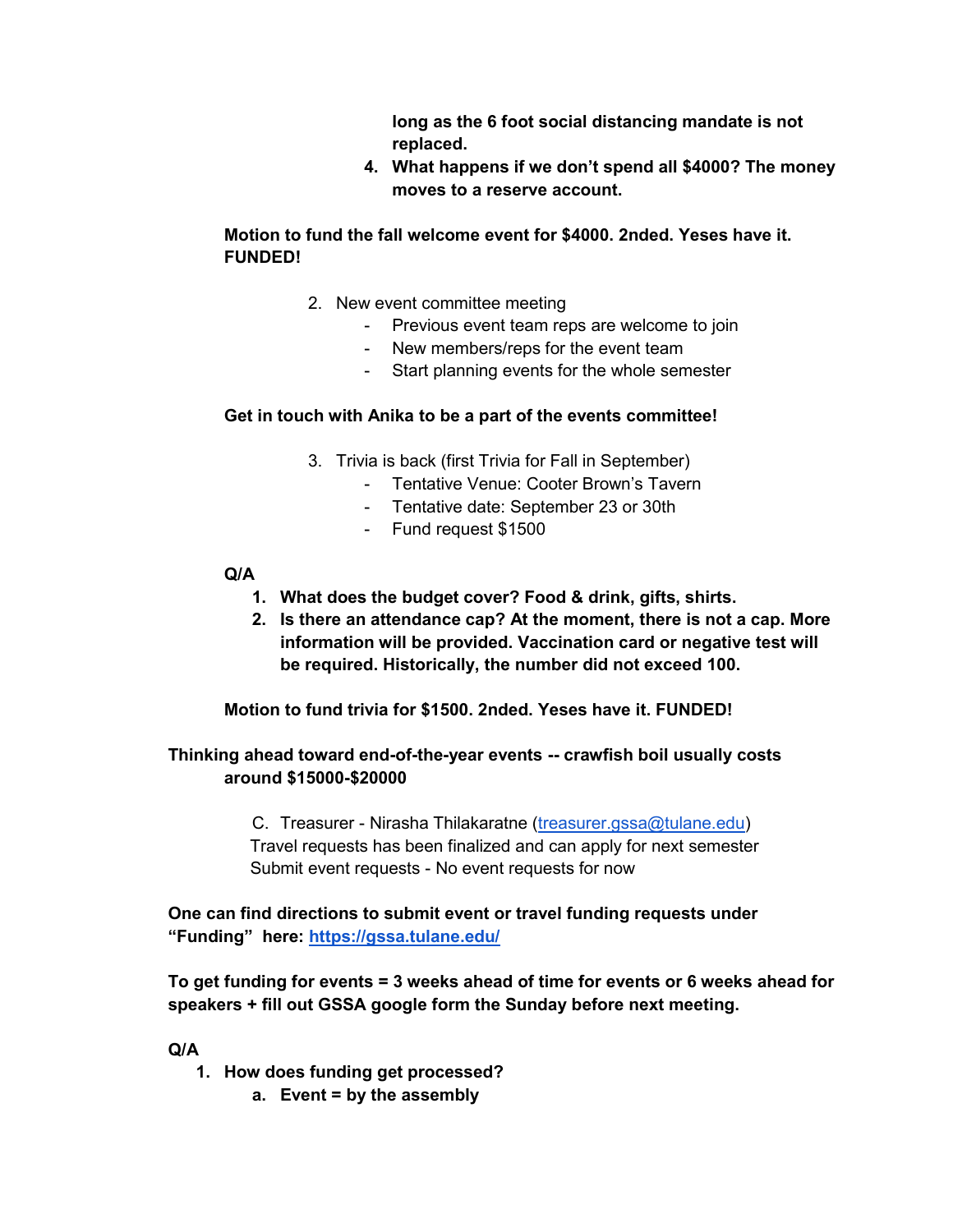### **b. Travel = in a private meeting between the president and Jennifer O'Brien-Brown**

- D. Secretary Alyssa Walker [\(secretary.gssa@tulane.edu\)](mailto:secretary.gssa@tulane.edu)
	- 1. Representative duties
		- **a) Review your duties! Where do you find them? The website!**
		- **b) Do your constituents have questions? Send them to the website!**
		- **c) www.gssa.tulane.edu**
	- 2. Website
		- **a) Constitutions/by-laws -- review these! Check out your departments; does it need to be updated?**
		- **b) Minutes & Attendance updated here; questions about what happened in a meeting? Go to "GSSA Documents"!**
- V. New Business
	- A. Constitutional amendments: Chemistry Graduate Student Association (CGSA)

**No questions on the revisions. Motion, 2nded, yeses have it.** 

B. Admission of new SSE department to GSSA Assembly: River-Coastal Science and Engineering Graduate Student Association (RCSEGSA)

# **No person from RCSE at the meeting (can't be penalized b/c not part of GSSA)**

 **Motion to table this to next meeting; 2nded; yeses have it.** 

C. GAPSA Senator Report

**= Graduate and Professional Students Association** 

**Senator Kamiya Stewart -- the next meeting is September 7th. She'll send out an email with details.** 

D. Graduate Council Report

#### **Nada**

E. SLA Graduate Studies Committee Report